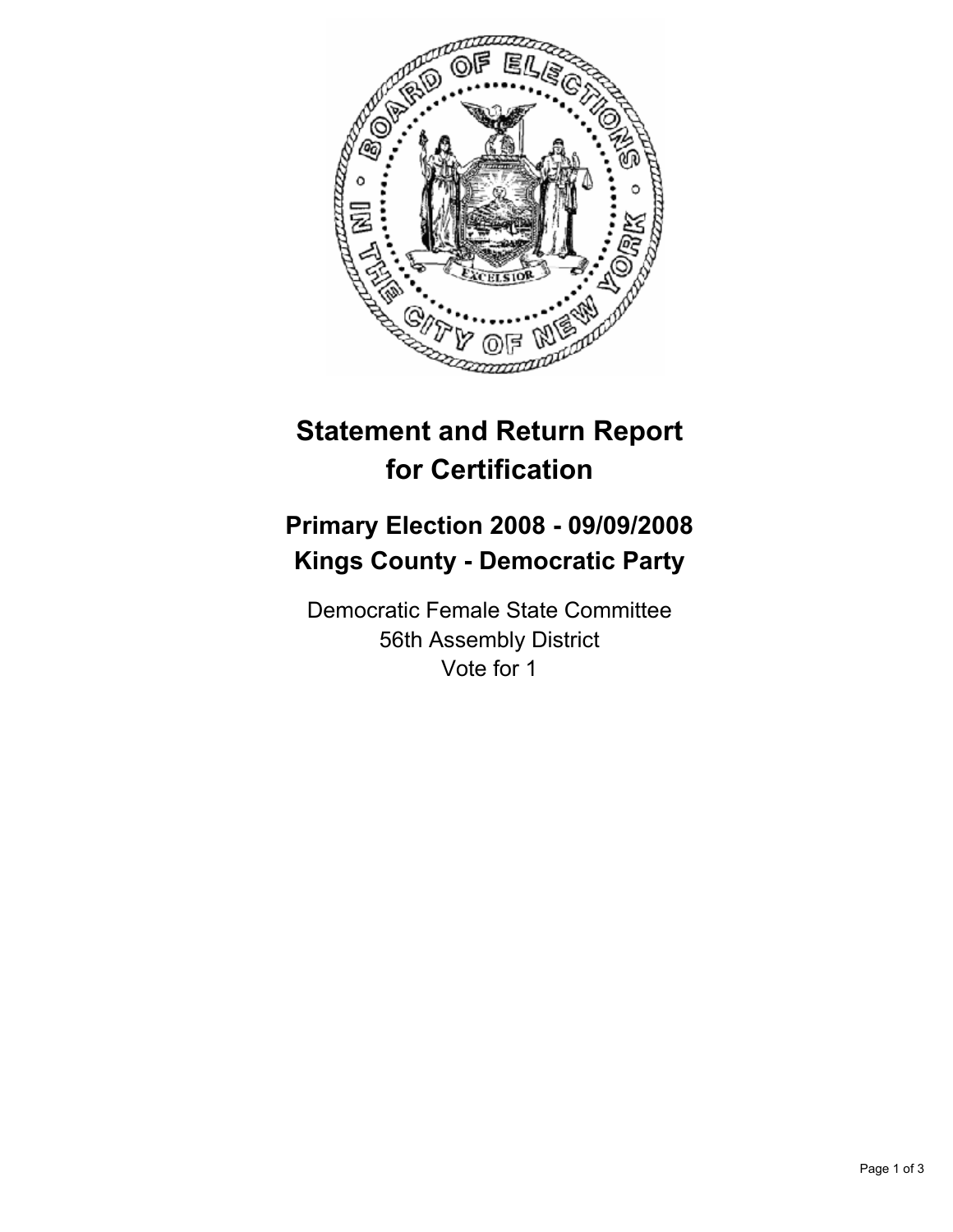

## **Assembly District 56**

| <b>EMERGENCY</b>          | 44    |
|---------------------------|-------|
| ABSENTEE/MILITARY         | 129   |
| AFFIDAVIT                 | 438   |
| <b>CENCERIA P EDWARDS</b> | 1,397 |
| ANNETTE M ROBINSON        | 3,735 |
| <b>Total Votes</b>        | 5,132 |